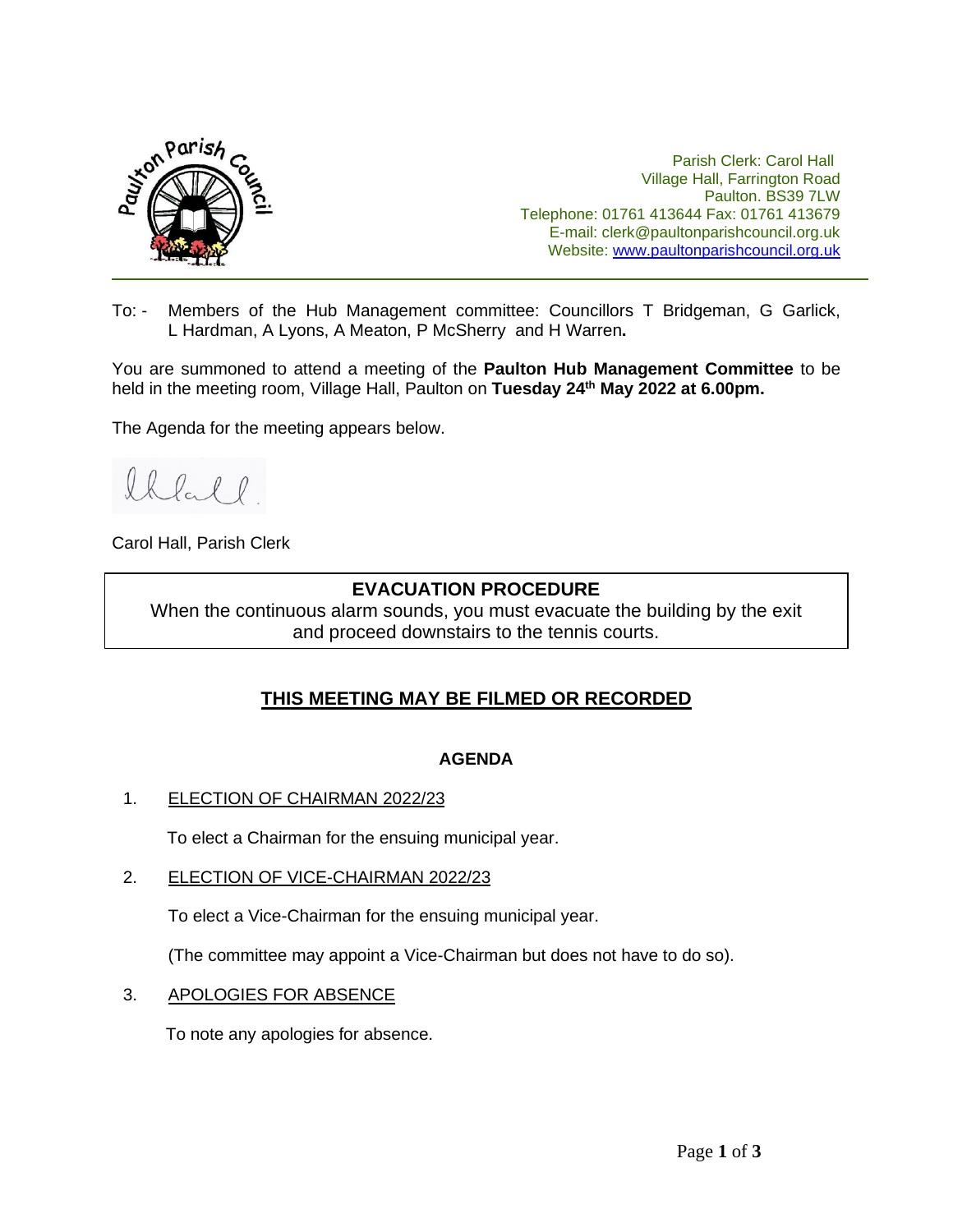# 4. PUBLIC PARTICIPATION

In accordance with Standing Order 3, members of the public may make representations, answer questions, and give evidence at a meeting which they are entitled to attend in respect of the business on the agenda.

### 5. DECLARATIONS OF INTEREST

 To receive any Declarations of Interest under Paulton Parish Council's Code of Conduct (adopted on  $30<sup>th</sup>$  November 2021) issued in accordance with the Localism Act 2011 and The Relevant Authorities (Disclosable Pecuniary Interests) Regulations 2012, SI No. 1464.

#### 6. CONFIRMATION OF MINUTES

That the Minutes of the Hub Management Committee meeting held on 13<sup>th</sup> April 2022 are approved as a correct record and signed by the Chairman.

#### 7. UPDATE FROM THE HUB ADMIN ASSISTANT

To receive and note the following update:

- April footfall figures showed 12 new members. Active users have increased to 68%.
- The second Baby Bounce took place on 29<sup>th</sup> April. Once again it was well attended with positive feedback. Dates have been arranged for the next four months. Cllr L Hardman wrote an article for the local news to further advertise. An article will be included with the Summer Magazine.
- It is becoming increasingly challenging for Kathleen to fill the volunteer spaces each week and is taking a considerable amount of time. As mentioned previously a volunteer recruitment drive is urgently needed. Kathleen has prepared a large poster to advertise, the volunteers are focusing on recruitment at events and an advert will be placed in the magazine.
- The Creative and Cultural Development officer for Bath Spa University will have run a drop-in session in the library Monday 23rd May between 10-1pm. Working closely with BANES it is aimed to support artists, makers and creative people to access funding, spaces and to creatively "map" the area allowing to potentially bring more funding in for arts and community projects in Paulton.
- Community Libraries will shortly be receiving packs for the "Big Jubilee Read", the packs include 10 recommend books for each decade of Her Majesty The Queens reign. We have only received the initial information and will be sharing with the volunteers when further details are received.

### 8. FEEDBACK FROM VOLUNTEER MEETING (attached)

To receive and note the update from the volunteer meeting held on 26<sup>th</sup> April.

#### 9. CAFÉ OPENING HOURS

It was resolved at the meeting on the 13<sup>th</sup> April that the café would continue to close at 3pm Tuesday – Friday as a temporary arrangement and would be reviewed at each Management Committee meeting.